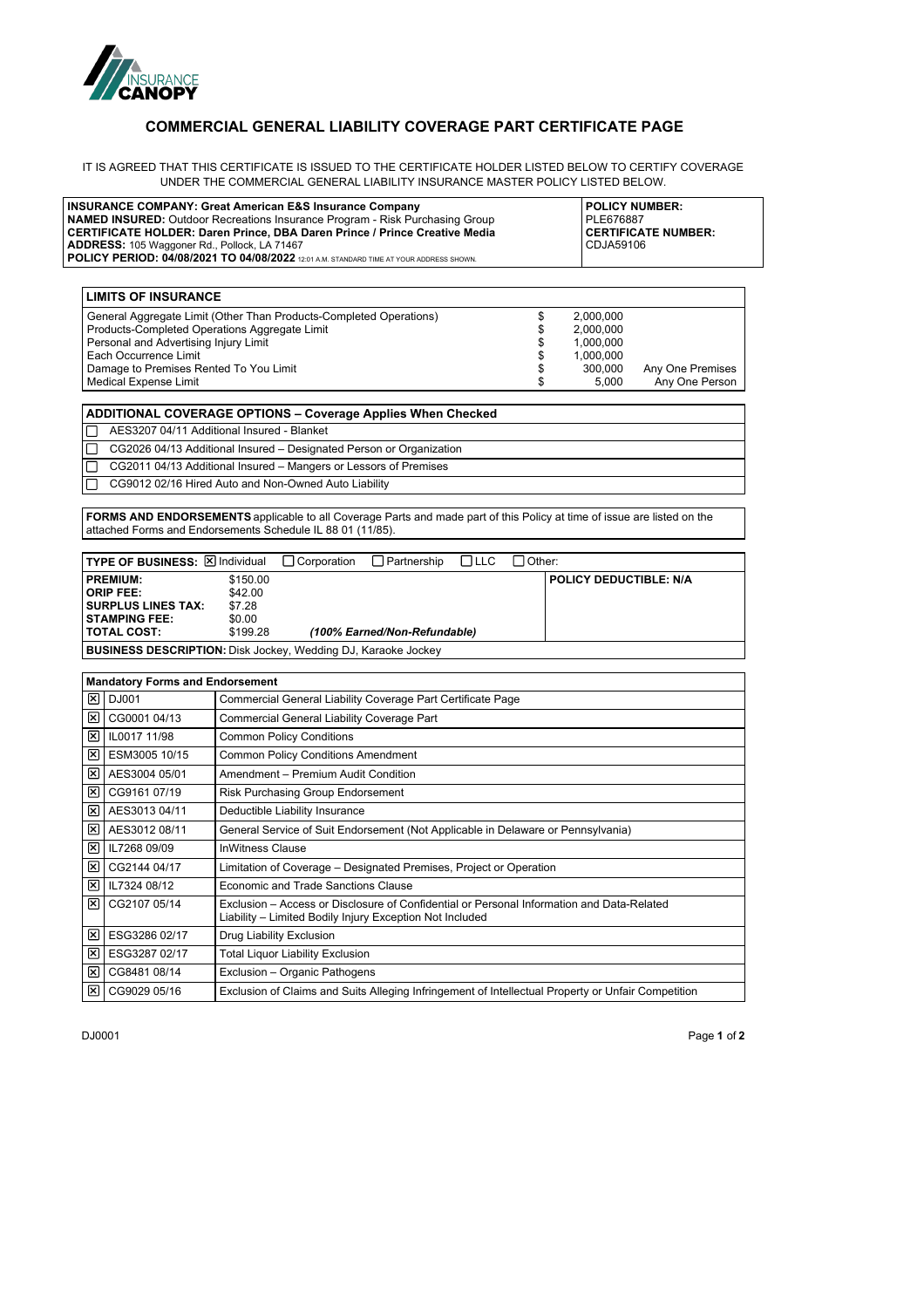| ×  | CG8015 07/98      | Exclusion - Abuse, Molestation, Harassment or Sexual Conduct                                                               |
|----|-------------------|----------------------------------------------------------------------------------------------------------------------------|
| ×  | ESG1010 08/16     | Exclusion - Aircraft Products and Grounding Liability                                                                      |
| ⊠  | IL7069 03/16      | Exclusion - Asbestos                                                                                                       |
| ×  | CG8479 01/10      | Exclusion - Assault and Battery                                                                                            |
| ×  | CG2101 12/19      | Exclusion - Athletics or Sports Participants                                                                               |
| ×  | ESG3229 06/15     | Exclusion - Employers Liability                                                                                            |
| ×  | CG2147 12/07      | Exclusion - Employment Related Practices                                                                                   |
| ×  | CG7794 07/98      | Exclusion - Liability Arising Out of Lead                                                                                  |
| ×  | ESG1007 06/15     | Exclusion - Metal, Gas, Fumes and Metal By-Product                                                                         |
| ⊠  | IL0021 09/08      | Exclusion - Nuclear Energy Liability Exclusion (Broad Form)                                                                |
| ×  | CG8366 06/05      | Exclusion - Nuclear, Biological, or Chemical                                                                               |
| ×  | ESG1001 09/13     | Exclusion - Pre-Existing Damage                                                                                            |
| ×  | ESG3077 11/16     | Exclusion - Professional Liability Errors and Omissions                                                                    |
| ×  | CG8361 02/05      | Exclusion - Silica or Related Dust                                                                                         |
| 1∞ | CG2149 09/99      | Exclusion - Total Pollution                                                                                                |
| ×  | ESG1011 09/16     | Exclusion – Unmanned Aircraft Personal and Advertising Injury Liability                                                    |
| ×  | <b>ILSN 05/08</b> | Surplus Lines Notification - Illinois                                                                                      |
| ⊠  | IL7368 04/15      | Disclosure Pursuant to Terrorism Risk Insurance Act                                                                        |
| 1∞ | CG2171 01/15      | Exclusion of Other Acts of Terrorism Committed Outside The United States Cap on Losses from Certified<br>Acts of Terrorism |
| ⊠  | CG2176 01/15      | Exclusion - Punitive Damages Related to a Certified Act of Terrorism                                                       |
| ⊠  | AES 3020 05/01    | <b>Exclusion - Weapons</b>                                                                                                 |
| ⊠  | CG2153 01/96      | Exclusion - Designated Ongoing Operations                                                                                  |

THIS INSURANCE IS SUBJECT TO ALL THE TERMS AND CONDITIONS, INCLUDING APPLICABLE ENDORSEMENTS, OF THE COMMERCIAL GENERAL LIABILITY INSURANCE MASTER POLICY. A COPY OF THE COMMERCIAL GENERAL LIABILITY INSURANCE MASTER POLICY ACCOMPANIES THIS CERTIFICATE. ADDITIONAL COPIES WILL BE PROVIDED TO THE CERTIFICATE HOLDER UPON REQUEST. PLEASE READ THE POLICY AND ALL ENDORSEMENTS.

## **CLAIMS/INCIDENTS REPORTING**

Full detail of any incident should be submitted via the customer dashboard. Questions can be sent via email to [CLAIMS@VOPINS.COM](file:///tmp/Claims@Vopins.com) or by letter to Insurance Canopy, PO Box 34833, North Chesterfield, VA 23234.

*NO ADMISSION OF LIABILITY MAY BE MADE EITHER VERBALLY OR IN WRITTING*

## **Program Administrator:**

Insurance Canopy PO Box 34833 North Chesterfield, VA 23234 (844) 520-6993 [info@Insurancecanopy.com](mailto:info@insurancecanopy.com)

**ADMINISTRATOR SIGNATURE:**

me



DJ0001 Page **2** of **2**

## **NOTICE**

**This insurance policy is delivered as a surplus line coverage under the insurance code of the State of Louisiana.**

**In the event of insolvency of the company issuing this contract, the**